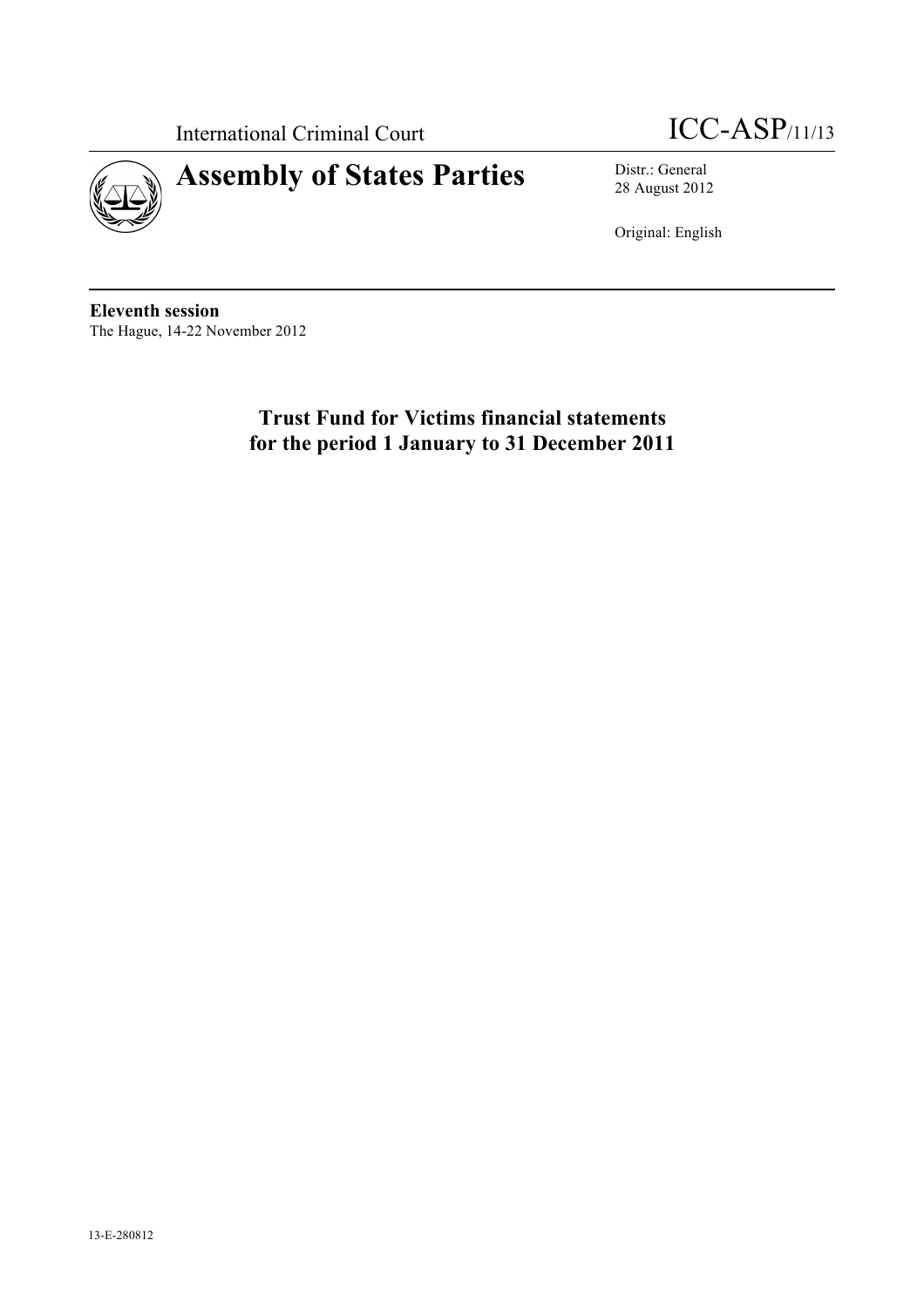## *Contents*

|                                                                                                            | Page           |
|------------------------------------------------------------------------------------------------------------|----------------|
|                                                                                                            |                |
| Independent auditor's opinion and report to the Board of Directors of the Trust Fund for Victims and the   |                |
|                                                                                                            |                |
|                                                                                                            |                |
|                                                                                                            | 3              |
|                                                                                                            | $\overline{4}$ |
|                                                                                                            |                |
|                                                                                                            |                |
|                                                                                                            |                |
|                                                                                                            |                |
| Statement I: Income and expenditure and changes in fund balances for the period ending 31 December 2011 10 |                |
|                                                                                                            |                |
|                                                                                                            |                |
|                                                                                                            |                |
| 1.                                                                                                         |                |
| $\overline{2}$ .                                                                                           |                |
| 3.                                                                                                         |                |

# **Letter of transmittal**

30 July, 2012

In accordance with Financial Regulation 11.1, I have the honour to submit the financial statements of the Trust Fund for Victims for the financial period 1 January to 31 December 2011.

> (Signed) Silvana Arbia Registrar

M. Steve Townley Director National Audit Office 157 Buckingham Palace Road London SW1W 9SS United Kingdom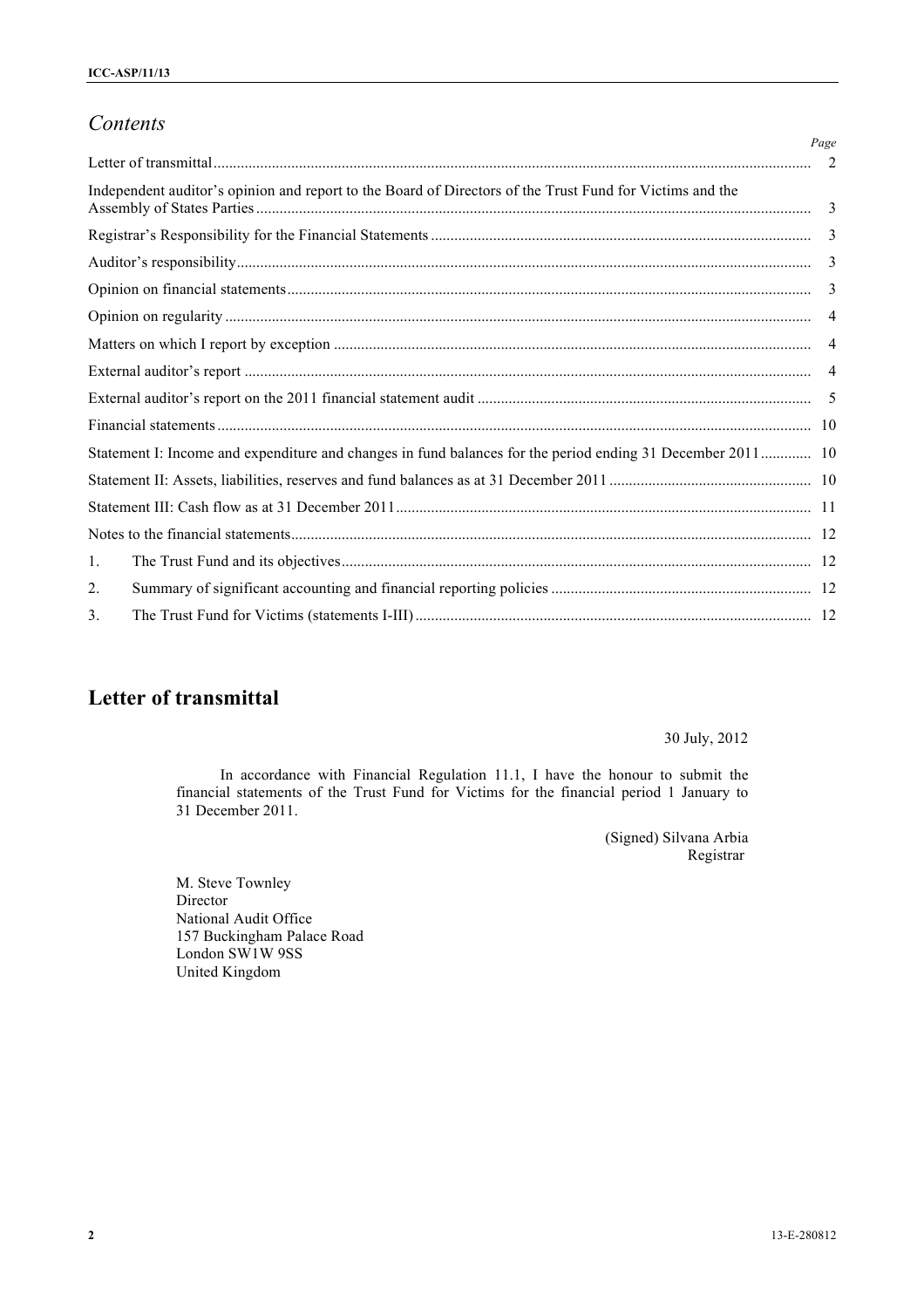## **Independent auditor's opinion and report to the Board of Directors of the Trust Fund for Victims and the Assembly of States Parties**

I have audited the accompanying financial statements of the Trust Fund for Victims for the year ended 31 December 2011. These comprise the Statement of income and expenditure and changes in fund balances for the period ending 31 December 2011 (Statement I), the Statement of assets, liabilities, reserves and fund balances as at 31 December 2011 (Statement II), the Statement of cash flow as at 31 December 2011 and the related notes. These financial statements have been prepared under the accounting policies set out within them.

#### **Registrar's Responsibility for the Financial Statements**

The Registrar is responsible for the preparation and fair presentation of the financial statements in accordance with United Nations System Accounting Standards and the requirements of the Financial Regulations as authorised by the Assembly of States Parties. The Registrar is also responsible for such internal control as she determines is necessary to enable the preparation of financial statements that are free from material misstatement, whether due to fraud or error.

#### **Auditor's responsibility**

My responsibility is to express an opinion on the financial statements based on my audit in accordance with Regulation 12 of the Financial Regulations. I conducted my audit in accordance with International Standards on Auditing issued by the International Auditing and Assurance Standards Board. Those standards require me and my staff to comply with ethical requirements and to plan and perform the audit to obtain reasonable assurance about whether the financial statements are free from material misstatement.

An audit involves performing procedures to obtain audit evidence about the amounts and disclosures in the financial statements. The procedures selected depend on the auditor's judgment, including the assessment of the risks of material misstatement of the financial statements, whether due to fraud or error. In making those risk assessments, the auditor considers internal controls relevant to the Trust Fund for Victims preparation and fair presentation of the financial statements, in order to design audit procedures that are appropriate in the circumstances. An audit also includes evaluating the appropriateness of the accounting policies used and the reasonableness of accounting estimates made by the Registrar, as well as the overall presentation of the financial statements.

In addition, I am required to obtain evidence sufficient to give reasonable assurance that the revenue and expenditure reported in the financial statements have been applied to the purposes intended by the Board of Directors and the Assembly of States Parties and the financial transactions are in accordance with the Financial Regulations.

I believe that the audit evidence I have obtained is sufficient and appropriate to provide a basis for my audit opinions.

#### **Opinion on financial statements**

In my opinion:

(a) the financial statements present fairly, in all material respects, the financial position of the Trust Fund for Victims as at 31 December 2011 and the financial performance and cash flows for the year then ended; and

(b) the financial statements have been properly prepared in accordance with United Nations System Accounting Standards and the Financial Regulations authorised by the Assembly of States Parties.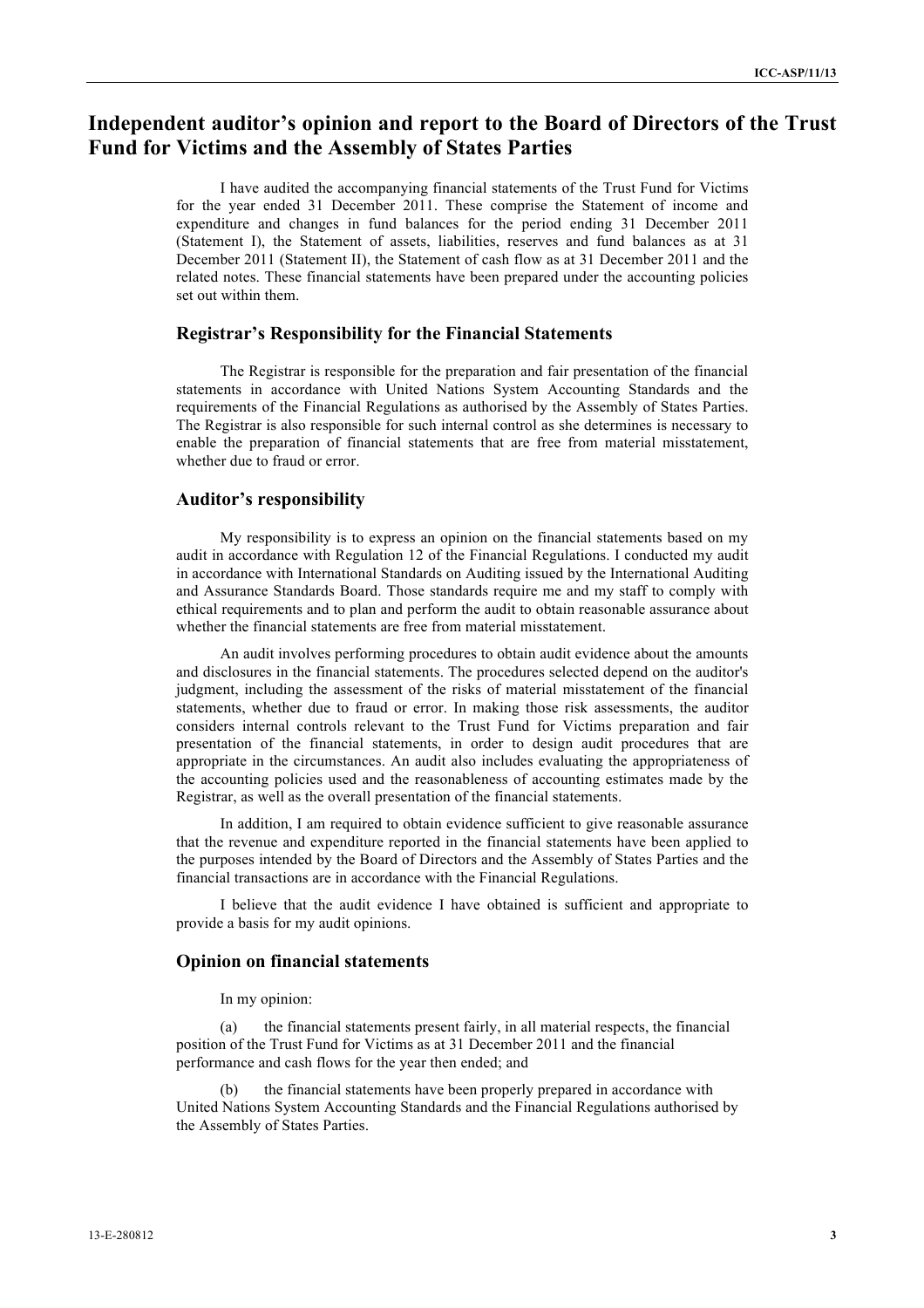#### **Opinion on regularity**

In my opinion, in all material respects, the income and expenditure have been applied to the purposes intended by the Board of Directors and Assembly of States Parties and the financial transactions conform to the Financial Regulations.

#### **Matters on which I report by exception**

I have nothing to report in respect of the following which under the letter of engagement, I am required to report to you if, in my opinion:

(a) proper accounting records have not been kept; or

(b) I have not received all of the information and explanations I require for my audit; or

(c) effective systems of internal control are not in place.

#### **External auditor's report**

In accordance with Regulation 12 of the Financial Regulations, I have also issued an External Auditor's Report on my audit of the Trust Fund for Victims financial statements.

> Amyas C E Morse Comptroller and Auditor General United Kingdom

National Audit Office 157-197 Buckingham Palace Road Victoria London SW1W 9SP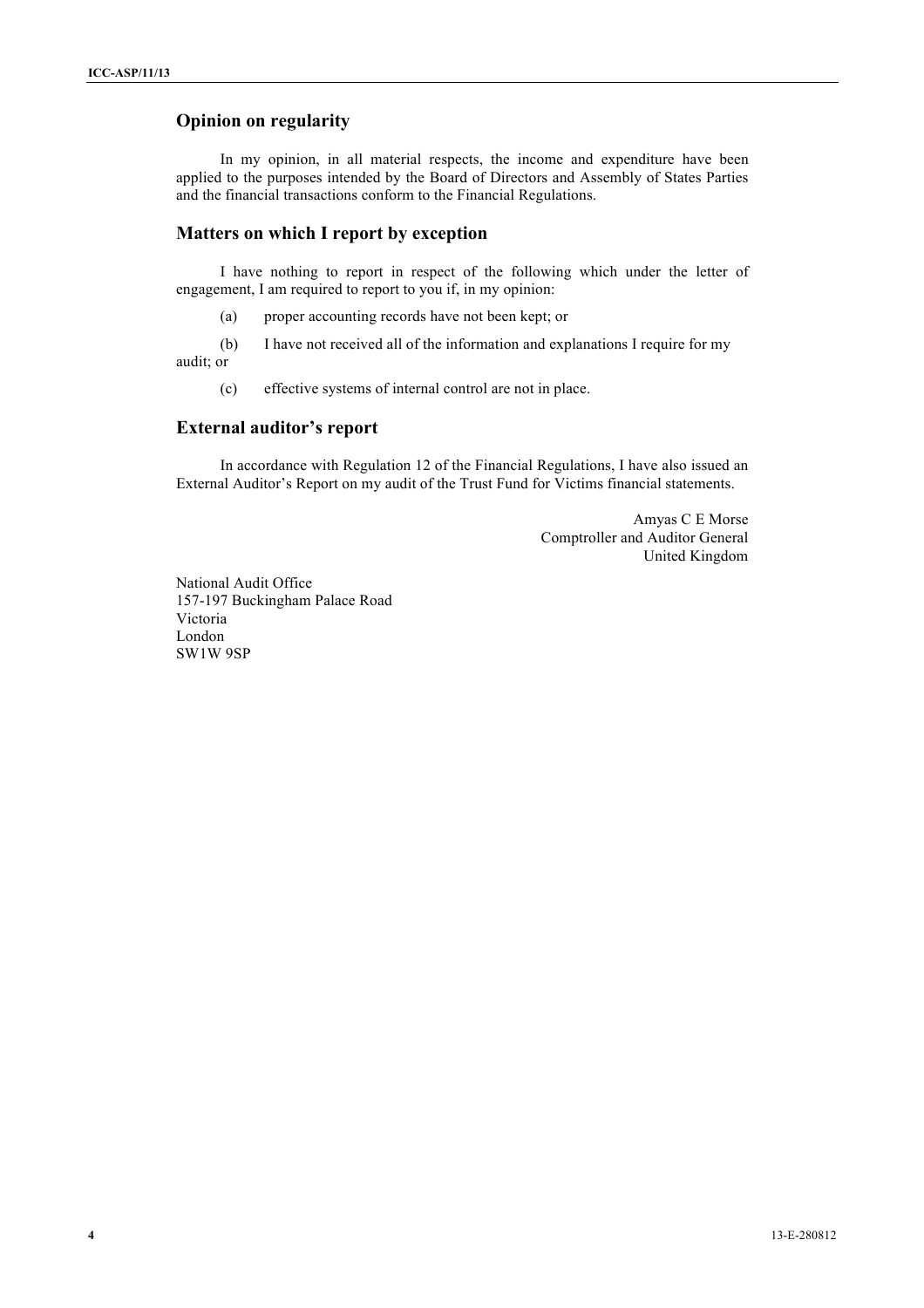## **External auditor's report on the 2011 financial statement audit**

The aim of the audit is to provide independent assurance to the Board of Directors; to add value to the Fund's financial management and governance; and to support the objectives of the Fund's work.

The Comptroller and Auditor General is the head of the National Audit Office (NAO), the United Kingdom's Supreme Audit Institution. The Comptroller and Auditor General and the NAO are independent of the United Kingdom Government and ensure the proper and efficient spending of public funds and accountability to the United Kingdom's Parliament. We audit the accounts of all central public sector bodies as well as a number of international organizations. The NAO provides external audit services to a number of international organizations, working independently of its role as the Supreme Audit Institution of the United Kingdom.

## *Contents*

| Page |
|------|
|      |
|      |
|      |
|      |
|      |
|      |
|      |
|      |
|      |

## **Executive Summary**

1. We have provided an unqualified audit opinion on the 2011 financial statements confirming that they present fairly, in all material respects, the financial position and the results of operations and cash flows for the period ending 31 December 2011. Our audit revealed no weaknesses or errors which we considered to be material to the accuracy, completeness and validity of the financial statements.

2. As well as a commentary on the current financial position of the Trust Fund for Victims ("the Fund") this report focuses on the Implementation of International Public Sector Accounting Standards (IPSAS) and some wider governance issues impacting the Fund.

3. The International Criminal Court (ICC) proposes to adopt IPSAS as its financial reporting framework in 2013 and the Fund will also report under IPSAS at the same time. We have examined the readiness of the Fund and progress that has been made to achieve the maximum benefits of this change.

4. On governance, we have considered risk management processes and assessed how well risk management is embedded within the Fund. We have also considered the level of assurance provided by Internal Audit to the Fund.

5. We have also followed up the action taken by the Fund in response to our previous recommendations.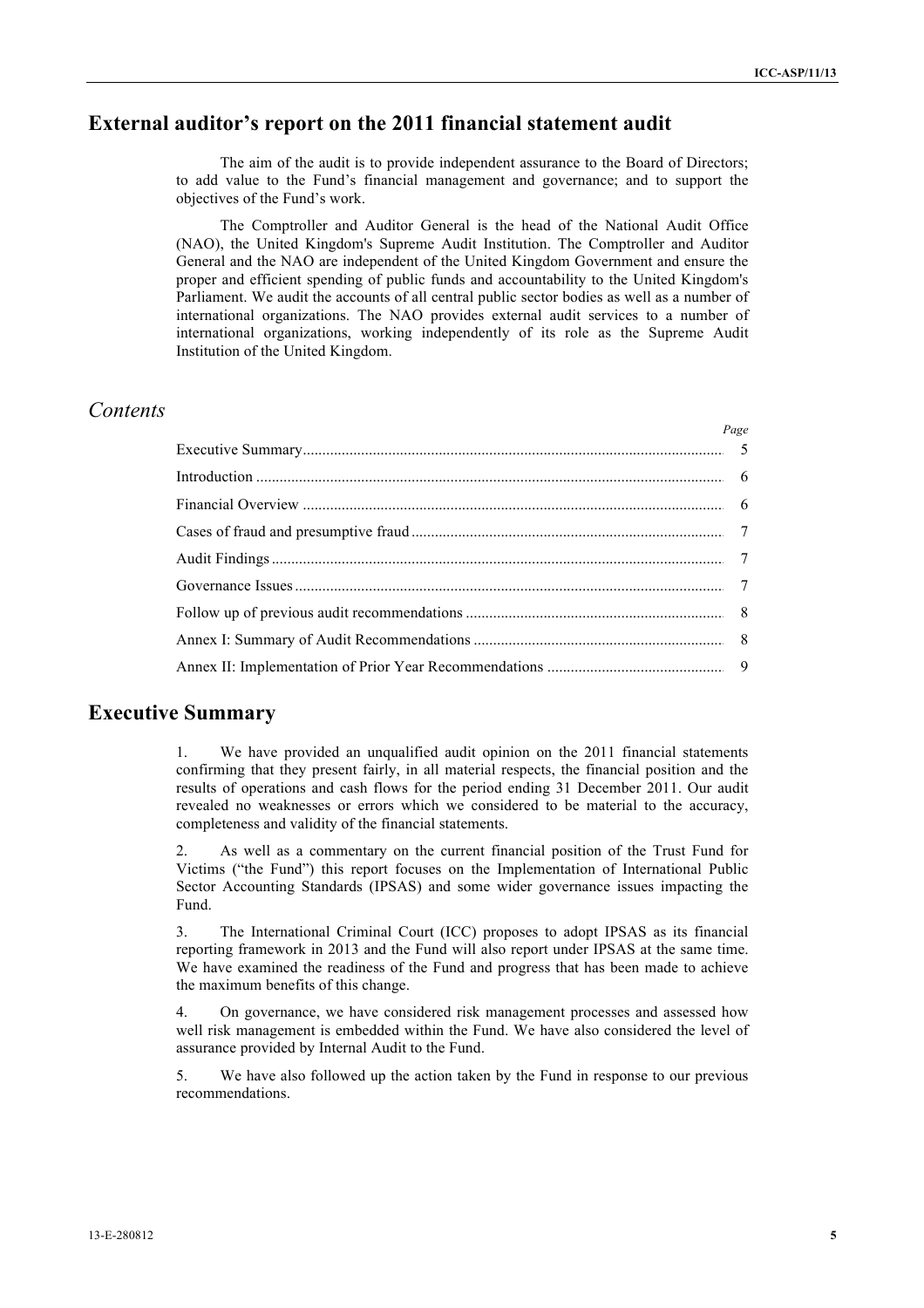## **Introduction**

6. We audited the 2011 financial statements of the Trust Fund for Victims in accordance with the Financial Rules and Regulations and in conformity with International Standards on Auditing. In our opinion, the financial statements present fairly, in all material respects, the financial position and the results of operations and cash flows for the period. They have been prepared in accordance with United Nations Systems Accounting Standards and the Trust Fund for Victims' stated accounting policies and, in all material respects, the transactions have been made in accordance with the financial regulations and applied to the purposes intended.

7. The audit included a review of the Fund's accounting procedures; an assessment of internal controls; and such tests of the accounting records and other supporting evidence as we considered necessary in the circumstances. Our audit procedures are designed primarily for the purpose of forming an audit opinion. Finally, an examination was carried out to ensure that the financial statements accurately reflected the Fund's accounting records and were fairly presented.

8. In addition to comments on the Fund's financial performance our 2011 audit report also focusses on the progress made towards the implementation of International Public Sector Accounting Standards, a review of the activities of the Office of Internal Audit and an examination of certain aspects of the Fund's governance and risk management procedures.

9. The main observations and recommendations from our audit are set out below and are summarised at Annex A. Action taken by management in response to our 2010 recommendations are set out at Annex B

10. This report has been prepared for the sole use of the Trust Fund for Victims and the International Criminal Court. It must not be disclosed to any other third party, or quoted or referred to, without the written consent of the National Audit Office (NAO) and no responsibility is assumed by the NAO to any other person.

## **Financial Overview**

11. The Trust Fund for Victims was created by the Rome Statute and fulfils two mandates for victims of crimes under jurisdiction of the ICC, and their families:

(a) Reparations: implementing Court-ordered reparation awards against a convicted person when directed by the Court to do so; and

(b) General Assistance: using voluntary contributions from donors to provide victims and their families, in situations where the Court is active, with physical rehabilitation, material support, and/or psychological rehabilitation.

12. Income for the Trust Fund increased by 106 per cent, with voluntary contributions increasing from  $\epsilon$ 1.6 million to  $\epsilon$ 3.3 million. This increase is primarily attributable to a large donation from Sweden of  $E1.1$  million in December which will be available to fund general assistance measures and reparation awards if necessary.

13. In 2011, administrative expenditure funded by the ICC increased by  $\epsilon$ 173,000 (18) per cent) to  $E1.1$  million but remained within the agreed appropriations from the Assembly of States Parties of  $E1.2$  million (2010:  $E1.2$  million). Direct expenditure by the Fund increased by  $\epsilon$ 400,000 to  $\epsilon$ 2.5 million (2010:  $\epsilon$ 2.1 million) as a result of increased activities on projects within the Trust Fund.

14. At 31 December 2011, the Fund had cash and term deposits of  $\epsilon$ 4.2 million (2010:  $€3.2$  million) which is equivalent to more than one year's expenditure. This increase is primarily attributable to the timing of the Sweden contribution. At the period end, total reserves and fund balances were  $\epsilon$ 3.4 million (2010:  $\epsilon$ 2.4 million).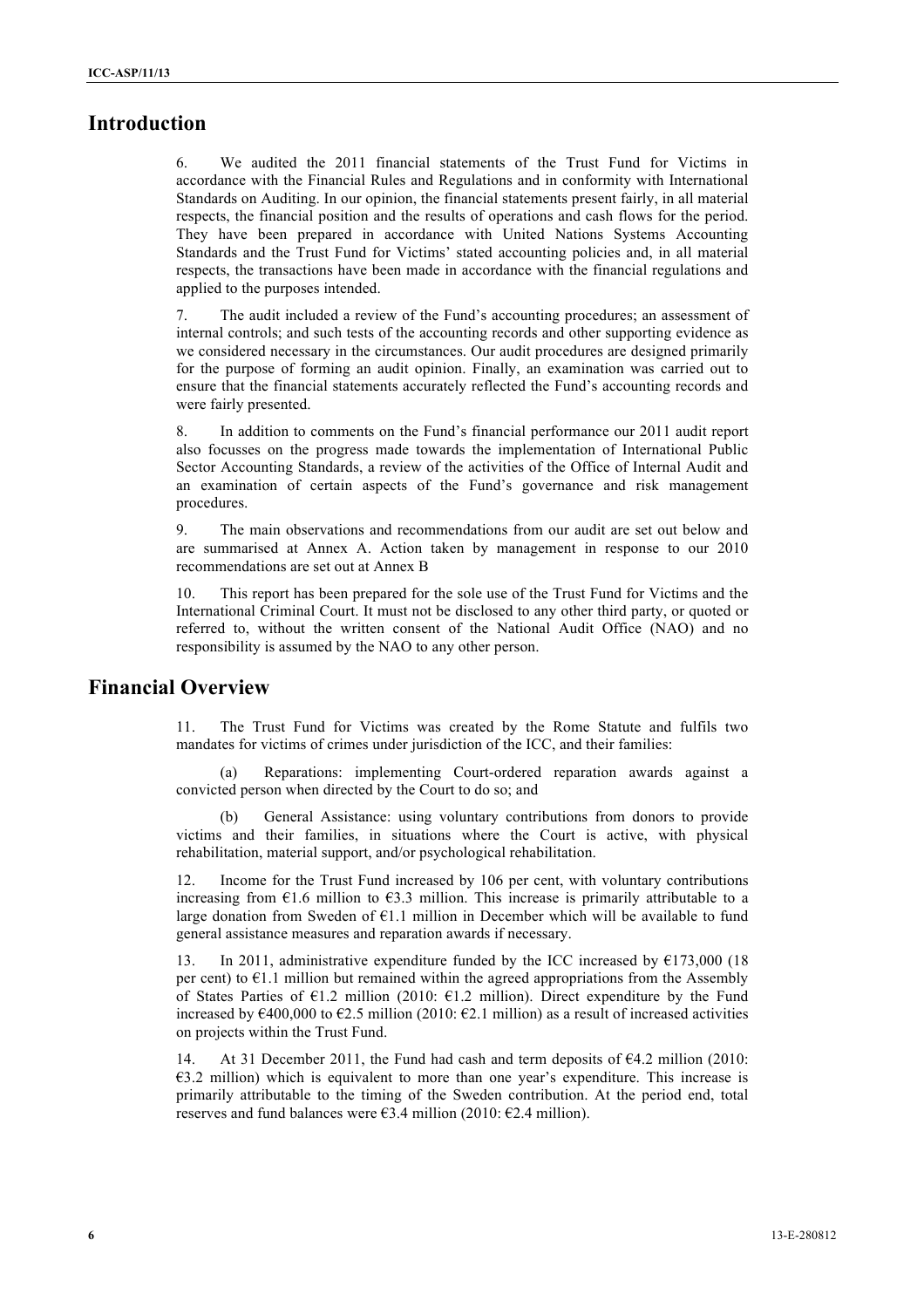#### **Cases of fraud and presumptive fraud**

15. Primary responsibility for the prevention and detection of fraud rests with the Management of the Fund. During the audit of the 2011 financial statements there were no reported instances of fraud. We can also confirm that our audit has not identified any cases of fraud or presumptive fraud during the year.

## **Audit findings**

#### **Implementation of International Public Sector Accounting Standards**

16. In December 2010, the Assembly of States Parties approved the implementation of the accruals based International Public Sector Account Standards (IPSAS) for the International Criminal Court from 2014. The Trust Fund for Victims will transition from its current United Nations Systems Accounting Standards (UNSAS) framework to IPSAS at the same time.

17. Accruals based accounting requires organisations to recognise costs when they are incurred and income when it is earned. They must also account for the value of all assets and liabilities. This change will result in clearer and more robust reporting of the Fund's financial position and performance, including the full costs of its activities. This will enable the Fund to more accurately assess its on-going expenditure against income and allow the Fund to more confidently commit resources in the fulfilment of its objectives.

18. The transition to IPSAS will be primarily led and conducted by the ICC finance team and we report on the implications of the adoption of IPSAS, and on progress made to date, in our report on the 2011 financial statements of the International Criminal Court. However, the move to IPSAS is not merely a concern for the finance team at the ICC, but should be seen as an organisation wide change which must be embedded and understood by staff at the Trust Fund.

19. To ensure that the benefits of implementing IPSAS are maximised the Fund should take an active role in its implementation, for example, it must ensure that IPSAS compliant accounting policies are developed which are appropriate for the Fund and the Fund's circumstances. Management should also consider the intended benefits of IPSAS and develop a benefits realisation plan. If the Fund is to achieve maximum benefit from implementing IPSAS it is essential that the intended benefits are adequately documented and quantified at inception, and thereafter actively managed, monitored and reviewed to ensure that they remain current.

#### *Recommendation 1:*

The Fund should work closely with the ICC IPSAS implementation team to develop specific and appropriate IPSAS accounting policies which are tailored to the situation and requirement of the Fund.

#### *Recommendation 2:*

The Fund should clearly identify the objectives and anticipated benefits of the IPSAS project and develop a methodology to track and manage benefits realisation.

## **Governance Issues**

#### **Management of Risk**

20. We have previously recommended that a separate risk register be developed to document the operational, financial and reputational risks which the Fund faces. In our 2010 report, we reiterated the need for such a process and the Fund has informed us that it intends to address this issue as part of its Strategic Plan for 2013-2016. We urge the Fund to implement a solution as soon as practicable.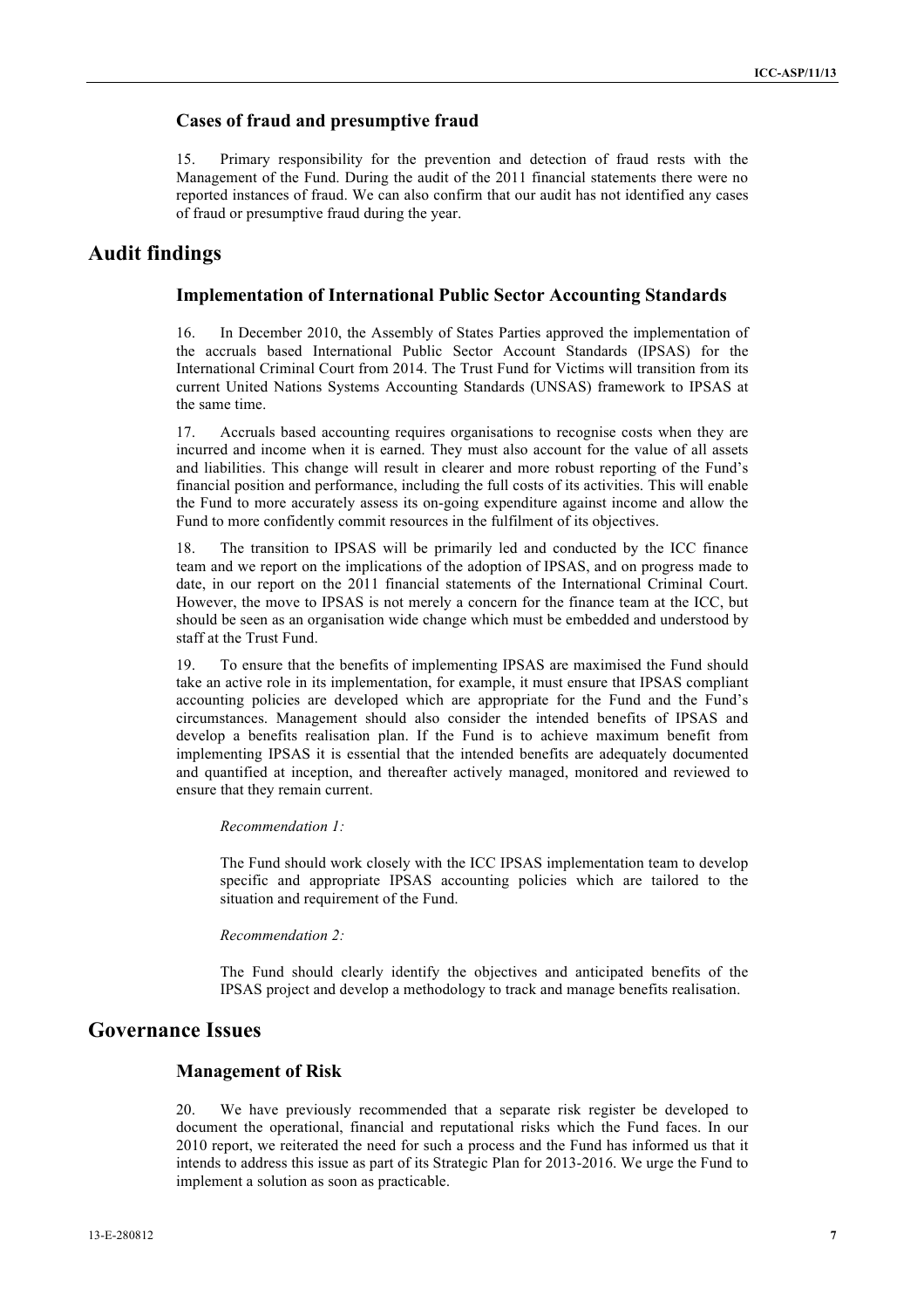### **Office of Internal Audit**

21. While the remit of the Court's Office of Internal Audit (OIA) covers all major programmes, including the Fund, our enquiries with management identified that the last internal audit with specific focus on the Fund was conducted in 2008 and examined the Fund's governance structures.

22. The risk assessment conducted by the OIA rated the audit risk associated with the Fund as high based on its voluntary funding and the risks associated with the operational areas where the Fund must operate. We found however, that this assessment has not been reflected in the working programme of the OIA and there were no audits of the Fund planned.

*Recommendation 3:*

The Fund's management should engage with the OIA to ensure that it receives sufficient assurance on the adequacy and effectiveness of the Fund's framework of governance, risk management and control.

### **Follow up of previous audit recommendations**

23. In our report for 2010, we made seven recommendations covering: the implementation of an online donation system; contract tendering; and risk management. As part of our work we have followed up the progress the Fund has made in implementing these. The detailed follow up, including both the response from the Board of the Fund and our comments thereon, is set out in Annex B.

#### **Acknowledgement**

24. We wish to record our appreciation for the co-operation and assistance provided by the staff of the Fund during the course of our audit.

> Amyas C E Morse Comptroller and Auditor General, United Kingdom External Auditor

## **Annex A**

## **Summary of Audit Recommendations**

### **Recommendation 1:**

The Fund should work closely with the ICC IPSAS implementation team to develop specific and appropriate IPSAS accounting policies which are tailored to the situation and requirement of the Fund.

#### **Recommendation 2:**

The Fund should clearly identify the objectives and anticipated benefits of the IPSAS project and develop a methodology to track and manage benefits realisation.

#### **Recommendation 3:**

The Fund's management should engage with the OIA to ensure that it receives sufficient assurance on the adequacy and effectiveness of the Fund's framework of governance, risk management and control.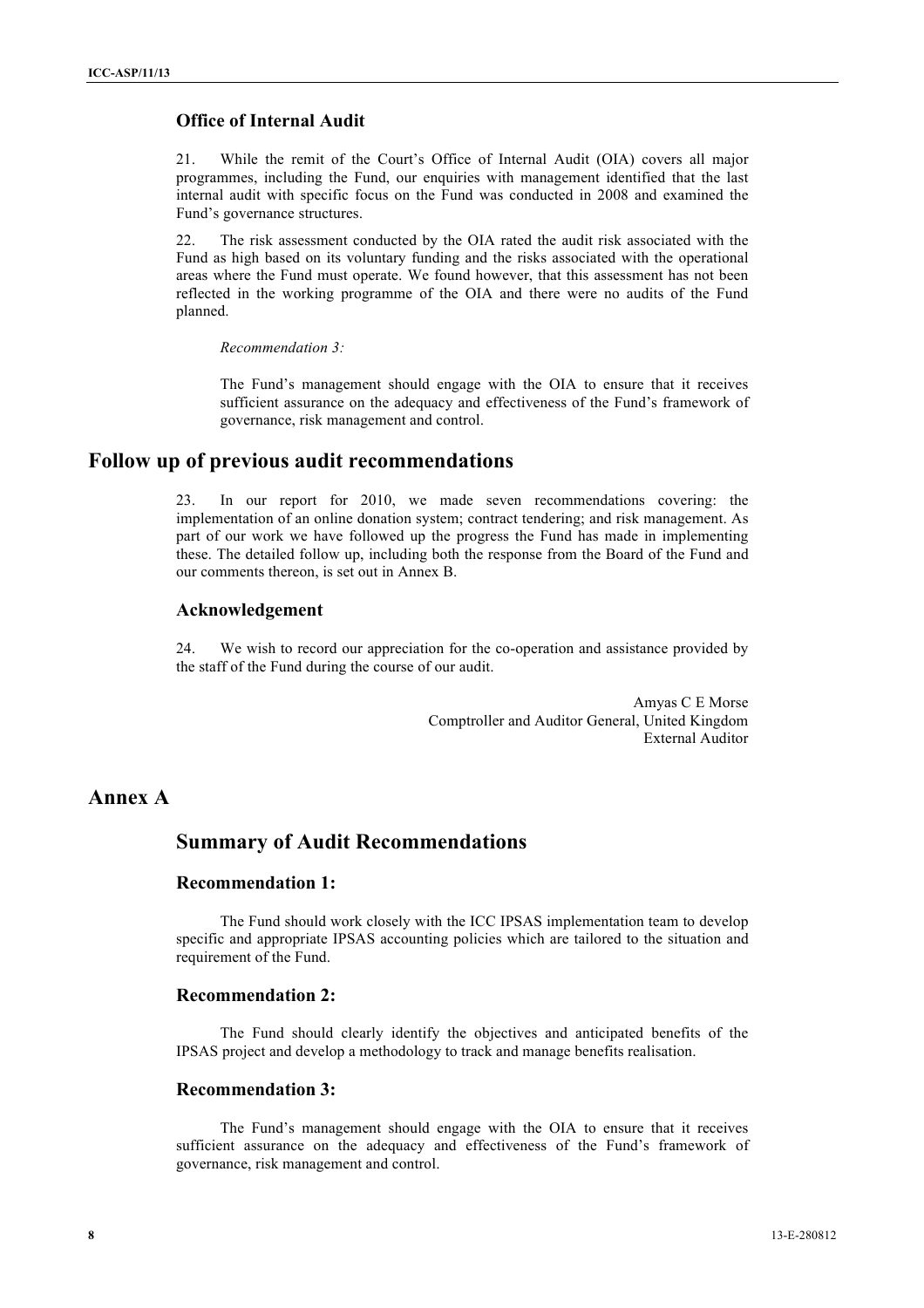# **Annex B**

# **Implementation of Prior Year Recommendations**

We reviewed management's implementation of recommendations made in our prior year report. We have summarised the response and provided our evaluation, based on the audit work we have undertaken.

| Recommendation                                                                                                                                                                                                                                                                                                                                            | Management Response                                                                                                                                                                                                                                                                                                                                                                                                                                                                                                                                                                                                                                                                                                                                                                                                                                                     | <b>External Auditors Comment</b>                                                                                                                                                                                                                           |
|-----------------------------------------------------------------------------------------------------------------------------------------------------------------------------------------------------------------------------------------------------------------------------------------------------------------------------------------------------------|-------------------------------------------------------------------------------------------------------------------------------------------------------------------------------------------------------------------------------------------------------------------------------------------------------------------------------------------------------------------------------------------------------------------------------------------------------------------------------------------------------------------------------------------------------------------------------------------------------------------------------------------------------------------------------------------------------------------------------------------------------------------------------------------------------------------------------------------------------------------------|------------------------------------------------------------------------------------------------------------------------------------------------------------------------------------------------------------------------------------------------------------|
| <b>Recommendation 1:</b> The process of setting<br>objectives for the Fund must be examined. All<br>objectives given must be measurable, specific<br>and achievable over the period of each budget<br>cycle.                                                                                                                                              | Objectives and results to be achieved by the Fund's<br>Secretariat have been adapted for the 2013 budget<br>cycle accordingly. The Board has furthermore<br>agreed to the development of a Strategic Plan for<br>the Trust Fund, covering the period 2013-2016,<br>which will provide a strategic results framework<br>that will facilitate the setting of objectives for<br>annual budget cycles.                                                                                                                                                                                                                                                                                                                                                                                                                                                                      | In Progress. We note that management<br>are in the process of implementing this<br>recommendation. At the time of our<br>audit there was insufficient progress for<br>us to examine this response in detail.                                               |
| Recommendation 2: The Fund should make<br>all efforts to complete the work on an online<br>donation facility and publicise its availability<br>in order to maximise donations generated from<br>coverage of the first ICC rulings expected this<br>year.                                                                                                  | The activation of the on-line donation facility is<br>pending final assessment and approval by the<br>Registry, in view of the Court's Financial Rules and<br>Regulations, and is expected to be operational in<br>2012                                                                                                                                                                                                                                                                                                                                                                                                                                                                                                                                                                                                                                                 | In progress. We note that the new<br>system is due to become operational in<br>2012.                                                                                                                                                                       |
| <b>Recommendation 3:</b> The Fund must ensure<br>that in dealing with smaller, local partner<br>organisations contingencies are in place so<br>that, in the event the Fund is no longer able to<br>provide funds and support, the projects are able<br>to continue or come to an end in a way that<br>protects the reputation of the Fund.                | As a matter of policy, the Trust Fund avoids being<br>the single major donor to local partner<br>organisations. This mitigates the risks signalled in<br>the recommendation. In addition, the Fund's<br>transition strategy for northern Uganda incorporates<br>an emphasis on the sustainability of activities<br>beyond the financial support by the Fund                                                                                                                                                                                                                                                                                                                                                                                                                                                                                                             | Recommendation<br>closed.<br>Although<br>formal contingency plans are not in<br>place, management's response addresses<br>the need to mitigate the risk of project<br>failure arising from withdrawal of the<br>Fund's financial or other support.         |
| <b>Recommendation 4:</b> The Fund should ensure<br>that the bidding process for projects is as<br>simple as possible to encourage participation.<br>Clear guidance on preparing a bid should be<br>provided by the Fund for those who are<br>uncertain of the process; this will help in<br>making the process open to as many applicants<br>as possible. | The competitive bidding process for the Trust<br>Fund's Central African Republic programme serves<br>as an example of the Fund's efforts to offer to<br>applicants the highest possible level<br>of<br>accessibility, while ensuring an appropriate level of<br>guarantees as required by the Court's Financial<br>Rules and Regulations, as well as by the Fund's<br>own grant management policies. Supporting<br>documentation has been made available on-line<br>during the expression of interest phase. Further<br>guidance to applicants has been provided by the<br>Registry's Procurement Unit, in consultation with<br>the Trust Fund's Secretariat. For shortlisted<br>applicants, the Secretariat has organised an on-site<br>workshop in order to prepare for the submission of<br>project proposals that correspond to the Fund's<br>quality requirements. | In Progress. The audit examination in<br>2011 noted that there are still delays in<br>the procurement process and more work<br>is needed to improve the number and<br>quality of tenders.                                                                  |
| Recommendation 5: The Fund should look to<br>review each stage of the tender process in<br>depth in order to capture lessons that need to<br>be learnt in order to improve the process for<br>future tenders.                                                                                                                                             | Upon the conclusion of the competitive bidding<br>process for Trust Fund's programme in the Central<br>African Republic, foreseen to be achieved in<br>October 2012, the Fund intends to review all stages<br>of the tendering process for the purpose of future<br>learning.                                                                                                                                                                                                                                                                                                                                                                                                                                                                                                                                                                                           | In Progress. We note management's<br>response.                                                                                                                                                                                                             |
| <b>Recommendation 6:</b> We recommend that the<br>Trust Fund for Victims should consider the<br>necessary resources required to support the<br>administrative and financial requirements of<br>the Fund as online donations and reparations<br>become more significant over the coming<br>financial periods.                                              | The Board is acutely aware of the need for adequate<br>resources required to support the Fund's<br>administrative and financial requirements and notes<br>that their availability is subject to consideration by<br>the Assembly of States Parties of the Court's<br>budget, which includes the Trust Fund's Secretariat                                                                                                                                                                                                                                                                                                                                                                                                                                                                                                                                                | Partially<br>implemented.<br>Additional<br>resource for assistance with financial<br>and administrative work has been made<br>available to the Trust Fund for Victims<br>by the Court for 2012 only.                                                       |
| Recommendation 7: The management and<br>board should engage in enterprise risk<br>On-going<br>processes<br>for<br>management.<br>identifying, assessing and mitigating risks<br>should be implemented as soon as possible in<br>order to safeguard the resources which have<br>been entrusted to the Fund.                                                | The Trust Fund intends to comprehensively address<br>the issue of risk management as part of its Strategic<br>Plan for 2013-2016.                                                                                                                                                                                                                                                                                                                                                                                                                                                                                                                                                                                                                                                                                                                                       | In Progress. We note management's<br>response. Although individual projects<br>are risk managed there is still no overall<br>organisational risk management in place<br>and we urge the Fund to implement such<br>a framework at the earliest opportunity. |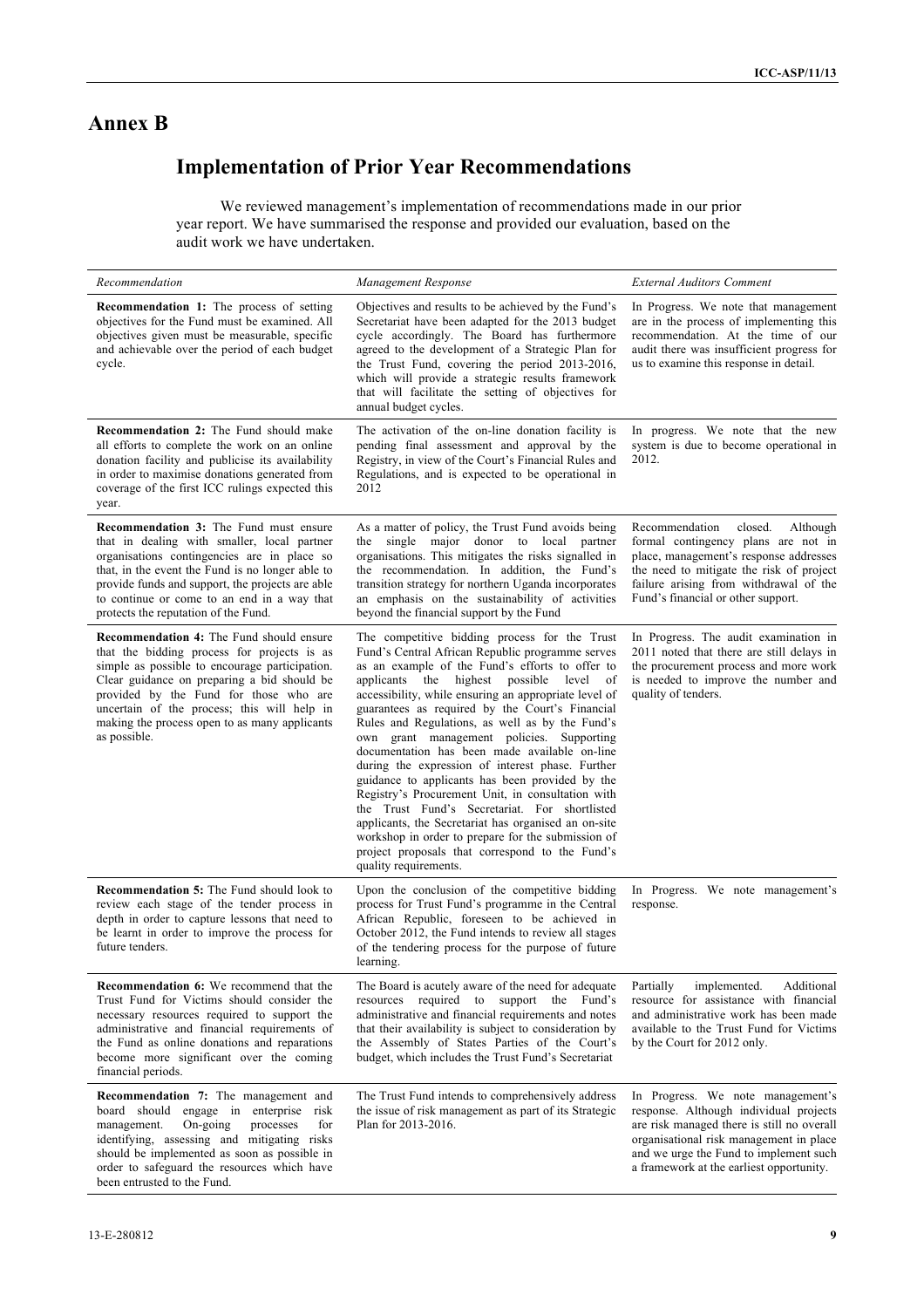# **Statement I**

#### **Trust Fund for Victims**

**Statement of income and expenditure and changes in fund balances for the period ending 31 December 2011 (in euro)**

|                                                                                  | <i>2011</i> | Notes Ref. | 2010       |
|----------------------------------------------------------------------------------|-------------|------------|------------|
| Income                                                                           |             |            |            |
| Voluntary contributions                                                          | 3,256,706   | 3.4        | 1,563,123  |
| Interest income                                                                  | 56,452      |            | 48,700     |
| Other/miscellaneous income                                                       |             |            |            |
| Total income                                                                     | 3,313,158   |            | 1,611,823  |
| <b>Expenditure</b>                                                               |             |            |            |
| Disbursements                                                                    | 1,662,013   | 3.5        | 1,228,986  |
| Unliquidated obligations                                                         | 841,076     | 3.5, 3.6   | 833,984    |
| <b>Repatriation Grant Accrual</b>                                                | 4,629       |            | 2,836      |
| Total expenditure                                                                | 2,507,718   |            | 2,065,806  |
| Excess/(shortfall) of income over expenditure                                    | 805,440     |            | (453, 984) |
| Savings on, or cancellation of, prior periods obligations                        | 186,333     | 3.7        |            |
| Refund to Donors                                                                 | (15,215)    | 3.8        |            |
| Fund balances at beginning of financial period                                   | 2,433,749   |            | 2,887,733  |
| Fund balances as at 31 December                                                  | 3,410,307   |            | 2,433,749  |
| Signed: Chair of the Board of Directors for the Trust Fund for Victims.<br>Date: |             |            |            |

Chief of Budget and Finance Section..............………………..………………

# **Statement II**

#### **Trust Fund for Victims**

**Statement of assets, liabilities, reserves and fund balances as at 31 December 2011 (in euro)**

|                                               | 2011      | Notes Ref. | 2010      |
|-----------------------------------------------|-----------|------------|-----------|
| <b>Assets</b>                                 |           |            |           |
| Cash and term deposits                        | 4,244,218 |            | 3,211,189 |
| Other accounts receivable                     | 14,630    | 3.9        | 59,381    |
| Total assets                                  | 4,258,848 |            | 3,270,570 |
| <b>Liabilities</b>                            |           |            |           |
| Unliquidated obligations                      | 841,076   |            | 833,984   |
| <b>Repatriation Grant Accrual</b>             | 7,465     |            | 2,836     |
| Total liabilities                             | 848,541   |            | 836,820   |
| <b>Reserves and fund balances</b>             |           |            |           |
| Cumulative surplus                            | 3,410,307 |            | 2,433,749 |
| Total reserves and fund balances              | 3,410,307 |            | 2,433,749 |
| Total liabilities, reserves and fund balances | 4,258,848 |            | 3,270,570 |

Date: Signed: Chair of the Board of Directors for the Trust Fund for Victims…………… Chief of Budget and Finance Section……….…………………………………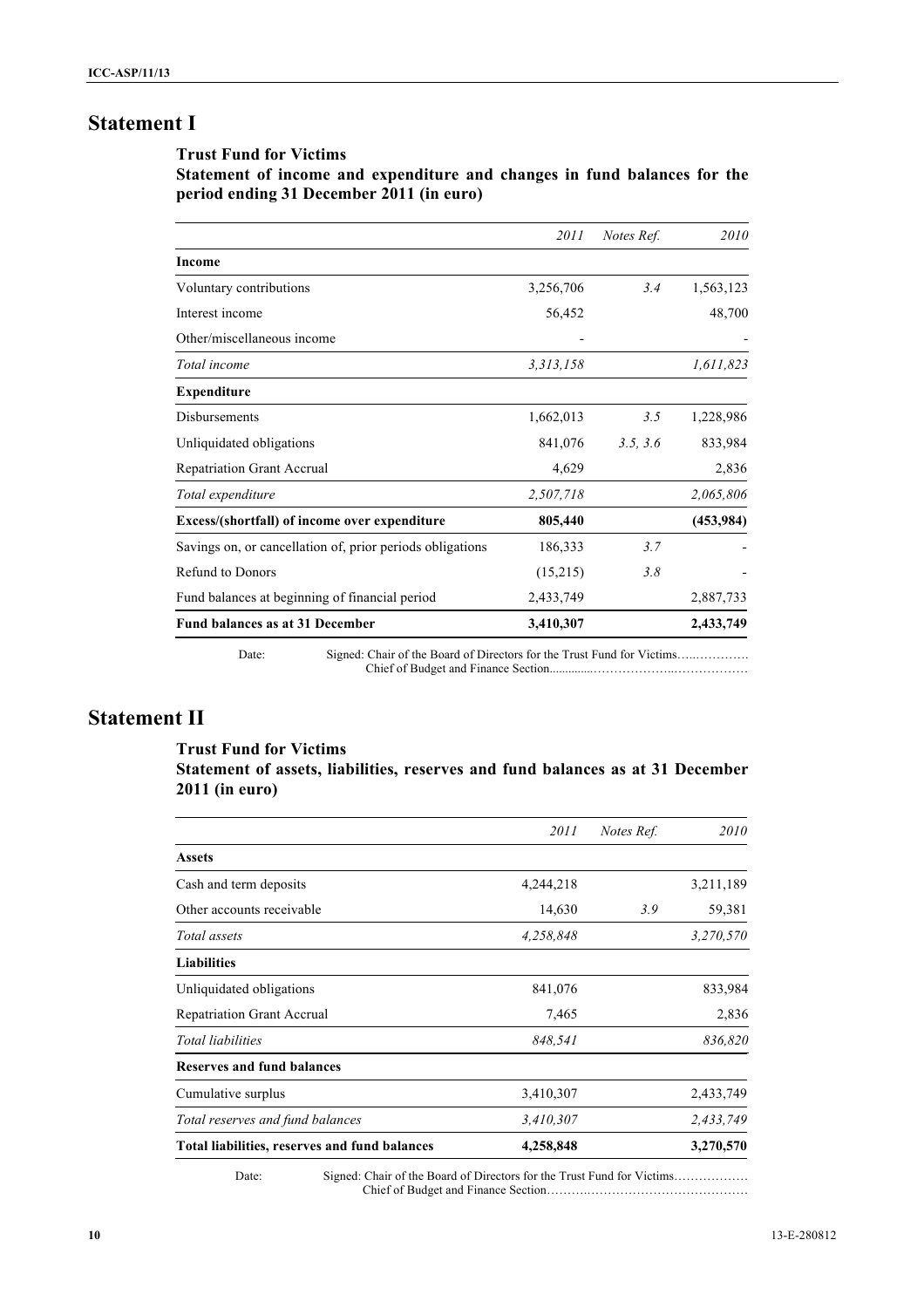# **Statement III**

# **Trust Fund for Victims**

# **Statement of cash flow as at 31 December 2011 (in euro)**

|                                                                 | 2011      | 2010       |
|-----------------------------------------------------------------|-----------|------------|
| Cash flows from operating activities                            |           |            |
| Net excess/(shortfall) of income over expenditure (Statement I) | 805,439   | (453, 984) |
| Other accounts receivable (increase)/decrease                   | 44,751    | (57, 327)  |
| Unliquidated obligations increase/(decrease)                    | 7,092     | 369,052    |
| Other accounts payable increase (decrease)                      | -         | (109, 248) |
| <b>Repatriation Grant Accrual</b>                               | 4,629     | 2,836      |
| Less: interest income                                           | (56, 452) | (48,700)   |
| Net cash from operating activities                              | 805,459   | (297, 371) |
| Cash flows from investing and financing activities              |           |            |
| Plus: interest income                                           | 56,452    | 48,700     |
| Net cash from investing and financing activities                | 56,452    | 48,700     |
| Cash flows from other sources                                   |           |            |
| Savings on, or cancellation of prior periods' obligations       | 186,333   |            |
| Refund to donors                                                | (15,215)  |            |
| Net cash from other sources                                     | 171,118   |            |
| Net increase/(decrease) in cash and term deposits               | 1,033,029 | (248, 671) |
| Cash and term deposits at beginning of period                   | 3,211,189 | 3,459,860  |
| Cash and term deposits at 31 December (Statement II)            | 4,244,218 | 3,211,189  |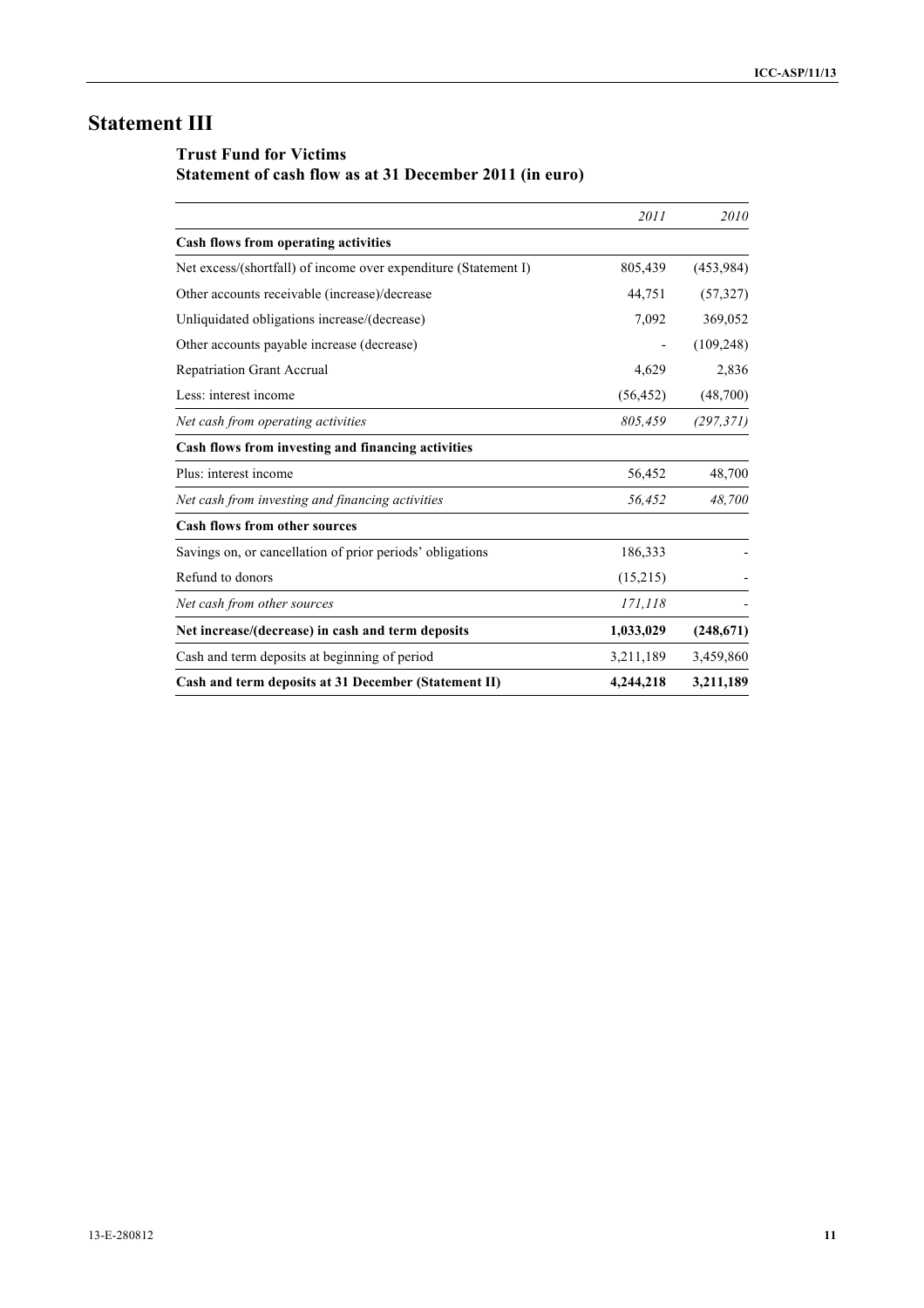# **Notes to the financial statements of the Trust Fund for Victims**

## **1. The Trust Fund for Victims and its objectives**

1.1 The Trust Fund for Victims was established by the Assembly of States Parties (ASP), in its resolution ICC-ASP/1/Res.6, for the benefit of victims of crimes within the jurisdiction of the International Criminal Court (ICC), and the families of such victims.

In the annex to that resolution, the Assembly of States Parties established a Board of Directors, which is responsible for the management of the Trust Fund.

#### **2. Summary of significant accounting and financial reporting policies**

2.1 The financial statements of the Trust Fund for Victims are maintained in accordance with the Financial Regulations and Rules of the ICC, as established by the Assembly of States Parties in the annex to resolution ICC-ASP/1/Res.6. Therefore, the financial statements of the Trust Fund are currently in conformity with the United Nations System Accounting Standards. These notes form an integral part of the Trust Fund's financial statements.

2.2 *Fund accounting*: the Trust Fund's accounts are maintained on a fund accounting basis.

2.3 *Financial period*: the financial period of the Trust Fund is one calendar year, unless otherwise decided by the Assembly of States Parties.

2.4 *Historical cost basis*: the accounts are prepared on the historical cost basis of accounting and are not adjusted to reflect the effects of changing prices for goods and services.

2.5 *Currency of accounts*: the accounts of the Trust Fund are presented in euro. Funds held in other currencies are converted into euro at the United Nations operational rate of exchange in effect at the date of the financial statement. Transactions in other currencies are converted into euro at the United Nations operational rate of exchange in effect at the date of transaction.

2.6 *Funding:* the Trust Fund for Victims is funded by:

(a) Voluntary contributions from governments, international organisations, individuals, corporations and other entities, in accordance with relevant criteria adopted by the Assembly of States Parties;

(b) Money and other property collected through fines or forfeiture transferred to the Trust Fund if ordered by the ICC pursuant to article 79, paragraph 2, of the Statute;

Resources collected through awards for reparations, if ordered by the ICC pursuant to rule 98 of the Rules of Procedure and Evidence;

(d) Resources as the Assembly of States Parties may decide to allocate.

2.7 Income: voluntary contributions are recorded as income at the time that the actual contributions are received from the donors.

2.8 Cash and term deposits comprise funds held in interest-bearing bank accounts, time deposits, and call accounts.

#### **3. The Trust Fund for Victims (statements I-III)**

3.1 Statement I reports the income and expenditure and changes in reserve and fund balances during the financial period. It includes the calculation of the excess or shortfall of income over expenditure for the current period and prior-period adjustments of income or expenditure.

3.2 Statement II shows the assets, liabilities, reserves and fund balances as at 31 December 2011.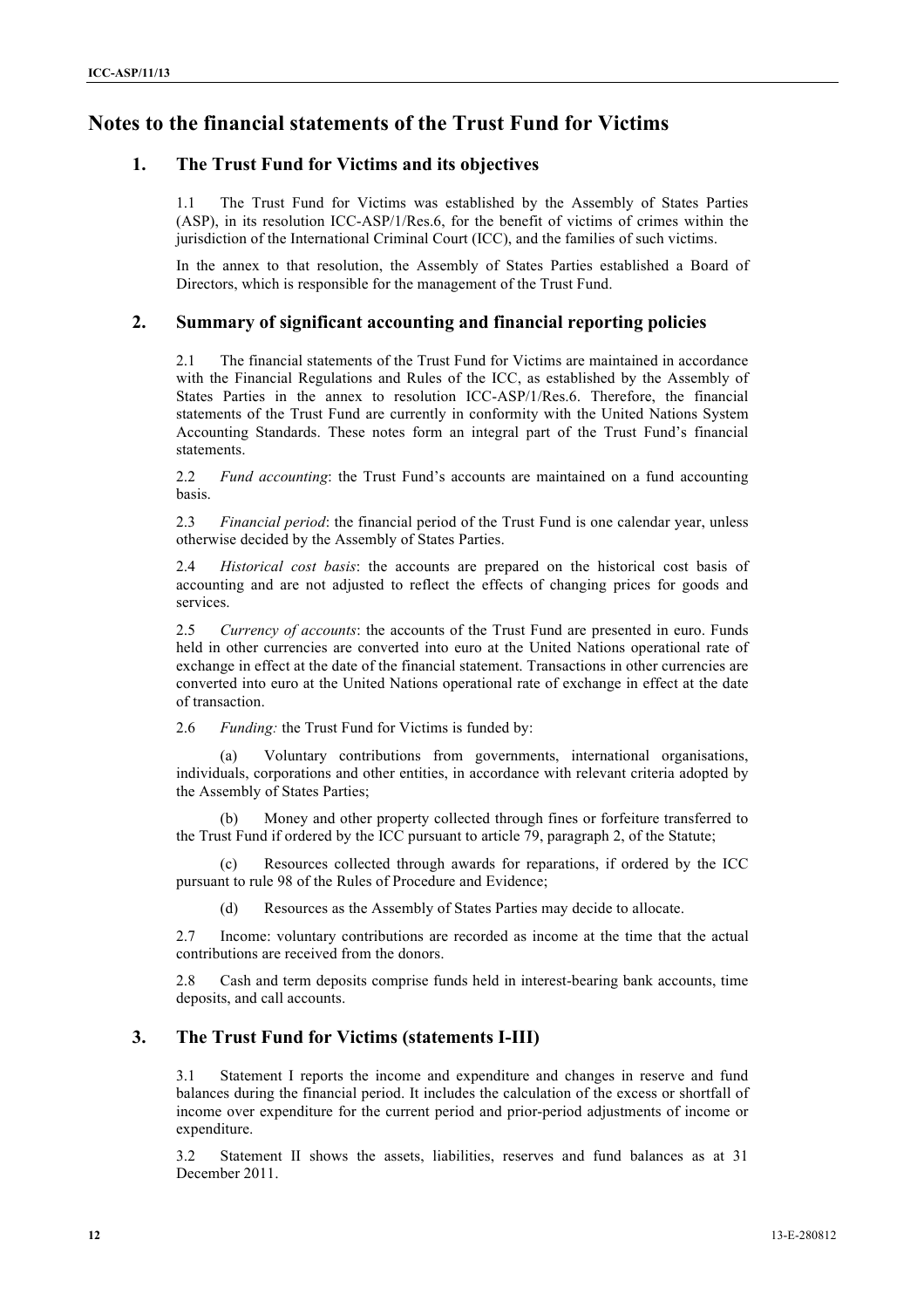3.3 Statement III is the cash flow summary statement prepared using the indirect method.

3.4 Voluntary contributions of €3,256,706 were received from governments, individuals, organisations and other entities.

3.5 In 2011, around 20 per cent or €635,085 of voluntary contributions accepted by the Trust Fund was earmarked for assistance to victims of gender crimes and sexual violence. 3 per cent or €110,000 is an earmarked contribution received from Germany to fund a project supporting a legal advisor to assist in the legal preparations for implementing reparations.

|                         | 2011         |              | 2010           |              |              |         |
|-------------------------|--------------|--------------|----------------|--------------|--------------|---------|
| Countries               | Contribution | Disbursement | Net            | Contribution | Disbursement | Net     |
| Denmark                 |              |              |                | 301,541      | 301,541      |         |
| Finland                 | 200,000      | 174,137      | 25,863         | 170,000      | 78,738       | 91,262  |
| Germany                 | 158,859      | 140,231      | 18,628         | 155,000      | 106,141      | 48,859  |
| 1st Donation 2010       | 48,859       | 33,644       | 15,215         | 155,000      | 106,141      | 48,859  |
| 2nd Donation 2011       | 110,000      | 91,372       | 18,628         |              |              |         |
| Refund on 1st donation  |              | 15,215       | (15,215)       |              |              |         |
| <b>ICC</b> Staff/others |              |              | $\blacksquare$ | 3,438        |              | 3,438   |
| Netherlands             | 22,725       | 22,725       |                | 20,475       | 19,075       | 1,400   |
| Norway                  | 253,501      | 206,580      | 46,921         | 253,839      | 224,920      | 28,919  |
| Total (in euro)         | 635,085      | 543,673      | 91,412         | 904,293      | 730,415      | 173,878 |

#### **Table 1: Earmarked contributions**

The contribution figure for Germany in 2011 includes a carried over balance from the donation of 2010 to the value of €48,859, of which €33,644 was disbursed between 1 January - 5 April 2011.

A refund of €15,215 to the German government was made as per signed agreement.

3.6 *Expenditures* of €2,507,718 comprise disbursements of €1,662,013 unliquidated obligations of  $\epsilon$ 841,076 and repatriation grant accrual of  $\epsilon$ 4,629. Earmarked disbursements amounted to €543,673 in 2011 spent on assistance to victims and to fund a project supporting a legal advisor.

3.7 *Unliquidated Obligation* have been recognized in accordance with ICC Financial Regulation 4.5 "Appropriations shall remain available for twelve months following the end of the financial period to which they relate to the extent that they are required to liquidate any outstanding legal obligations of the financial period". Due to the nature of the activities of the fund, unliquidated obligations reported in the financial statements of the Trust Fund for Victims relate to ongoing contracts which were signed at the end of 2011 and as a result include activities relating to 2012. The Trust Fund for Victims reserves the rights to cancel these obligations in exceptional circumstances, reducing the actual obligation at 31 December 2011.

3.8 *Savings on, or cancellation of prior periods' obligations:* actual disbursements against the prior periods' obligations of  $\epsilon$ 833,984 amounted to  $\epsilon$ 647,651. The savings were therefore  $€186,333$ .

3.9 *Refund to donors:* €15,215 is the balance of a project supporting a legal advisor to assist in the legal preparations for implementing reparations funded by Germany in 2011.

3.10 *Other accounts receivable* in the amount of €14,630 represent interest earned but not yet received as at 31 December 2011.